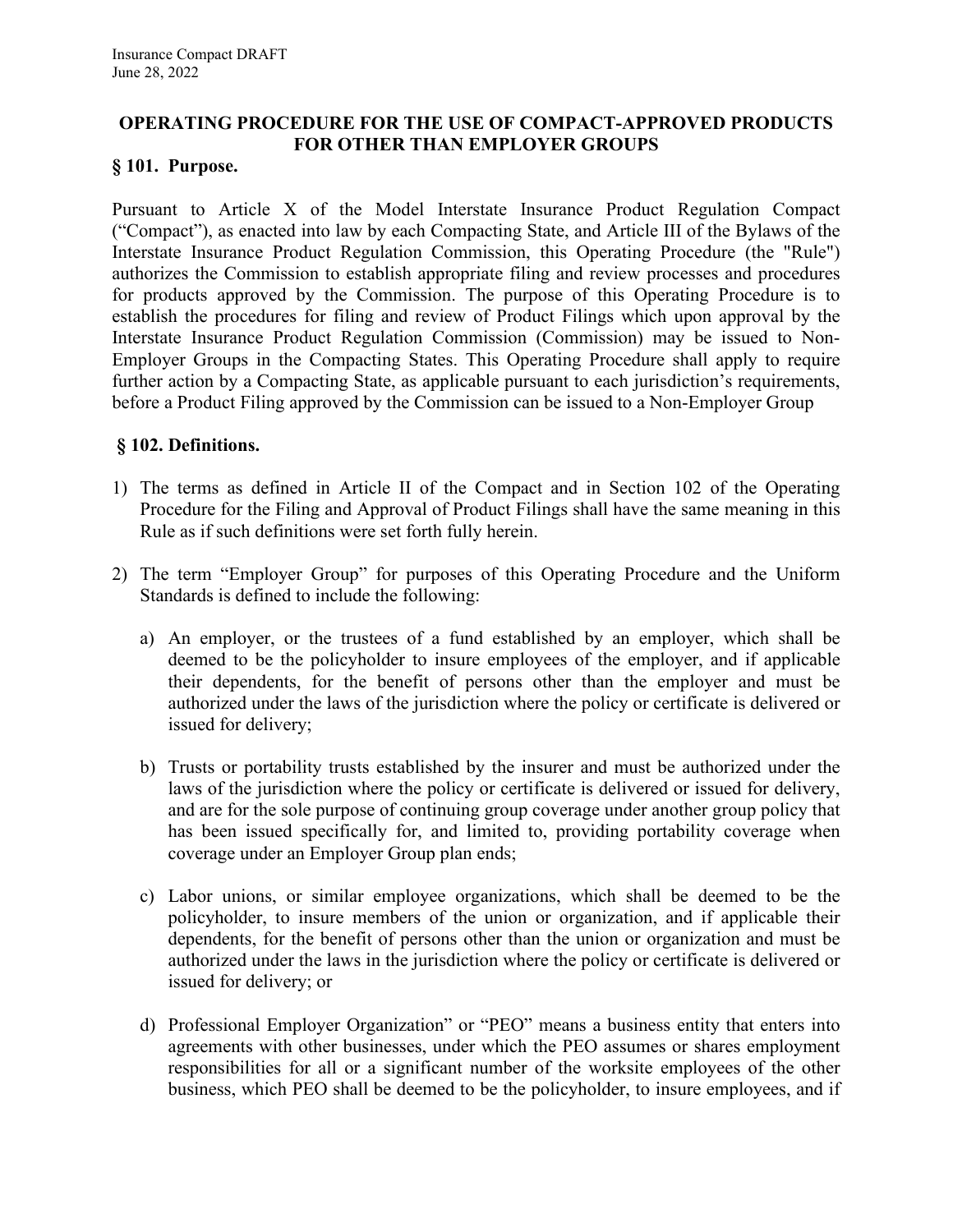applicable their dependents, for the benefit of persons other than the PEO and must be authorized under the laws in the jurisdiction where the policy or certificate is delivered or issued for delivery.

DRAFTING NOTE: The laws in the Compacting State where the policy or certificate is delivered or issued for delivery applies to whether the groups defined above are authorized to operating in the Compacting State. By categorizing these groups as "Employer Groups" for purposes of this Operating Procedure and Uniform Standards, there is no intent to create statutory definitions for these groups where none existing in the laws of the Compacting State where the policy or certificate is delivered or issued for delivery.

- 3) The term "Non-Employer Group" for purposes of this Operating Procedure and the Uniform Standards is defined to include group types that do not fall under the Employer Group definition provided that, in the exclusive determination of the State,
	- a) The eligibility and qualification for the group type is permitted under the laws of the state where the policy or certificate are delivered or issued for delivery.
	- b) The group shall not be formed solely for the purpose of providing or obtaining insurance.
	- c) The group has a substantive commonality of interests and purpose apart from, and independent of, providing or obtain insurance with the policyholder interests aligning more closely with the certificateholder than with the interests of the insurance company.
	- d) The term Non-Employer Group does not include creditor groups which are outside the scope of this Operating Procedure.
- 3) "Product Filing" means a Product, Rate or Advertisement, or combination thereof, submitted to the Commission for review in accordance with the Commission's Rules and Operating Procedures.

# **§ 103. Scope of Authority of Compact Approval of Group Product Filing**

- 1) A Product Filing approved by the Commission shall not be deemed as approval that the type of group meets the definition of an Employer Group or Non-Employer Group in Section 102 of this Operating Procedure.
- 2) The authority of whether a group fits the definition of an Employer Group or Non-Employer Group is subject to the exclusive determination of the State and governed by applicable state law in the jurisdiction where the policy or the certificate is delivered or issued for delivery.
- 3) A Product Filing approved by the Commission pursuant to the applicable group Uniform Standards may be issued to an Employer Group that meets the definition in Section 102(1) of this Operating Procedure.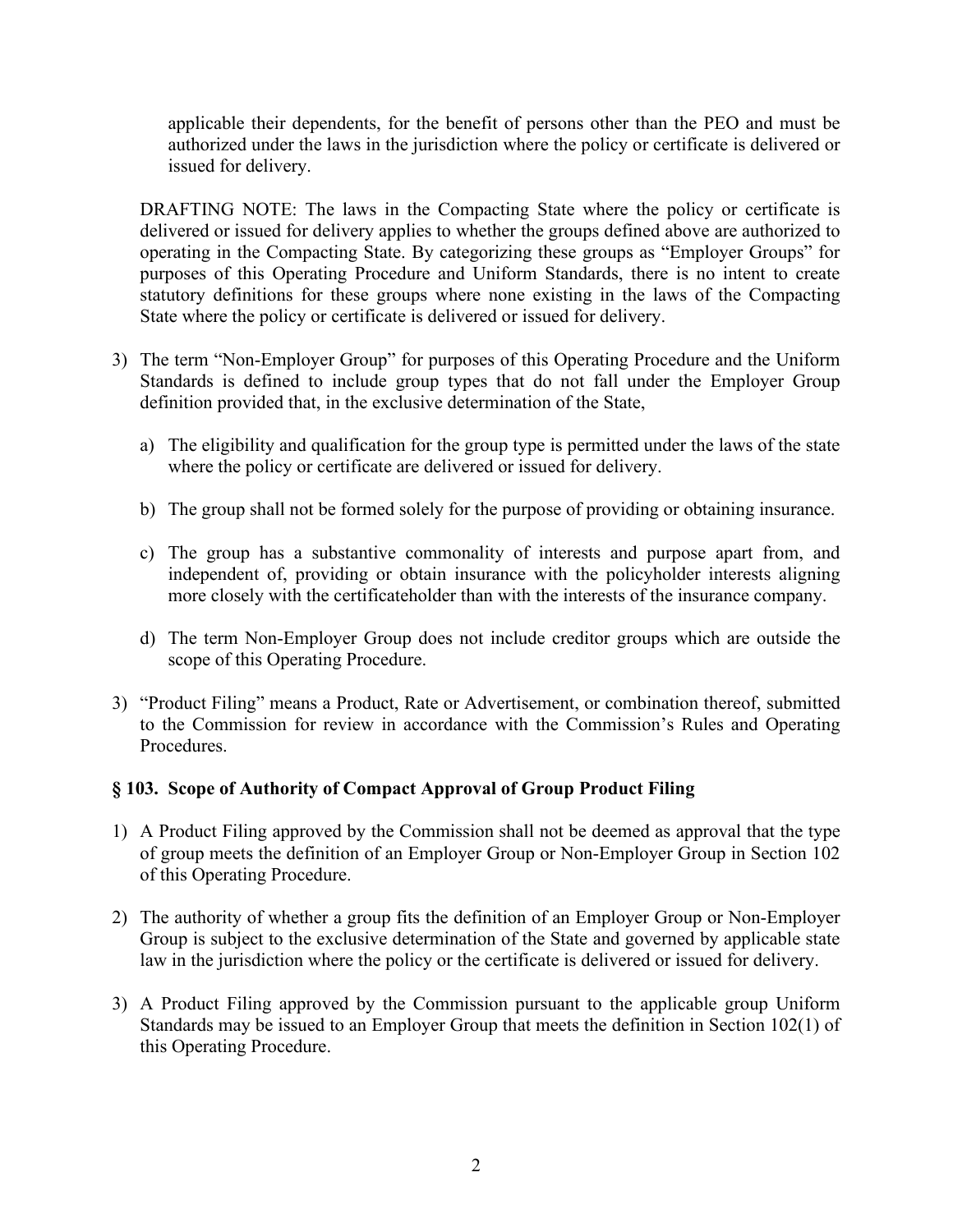4) A Non-Employer Group must be approved or permitted by the Compacting State as required under the applicable state laws and procedures before a Product Filing approved by the Commission pursuant to the applicable group Uniform Standards may be issued to a Non-Employer Group.

**DRAFTING NOTE: The laws in the Compacting State where the policy or certificate is delivered or issued for delivery applies to whether the groups defined above are authorized to operating in the Compacting State. By categorizing these groups as "Employer Groups" and "Non-Employer Groups" for purposes of this Operating Procedure and Uniform Standards, there is no intent to create statutory definitions for these groups where none existing in the laws of the Compacting State where the policy or certificate is delivered or issued for delivery.**

### **§ 104. Compact Product Filing Requirements for Group Policies and Certificates Approved by the Commission and To Be Issued to Non-Employer Groups**

- 1) The Commission will review and approve group insurance products for compliance with Uniform Standards, which permit the use of variability and terminology to address differences among non-employer group types.
- 2) When an Insurer intends to issue a policy or certificate in a Product Filing approved by the Commission to a Non-Employer Group, the Insurer shall include in the Product Filing both of the following:
	- a. A certification that the Insurer has for the Non-Employer Group as applicable under the Compacting State's filing laws and procedures before it issues the policy or certificate approved by the Commission in the Compacting State, and that the Insurer will administer the Product Filing only in accordance with the statement of intent.
	- b. A statement of intent to issue a policy or certificate in the Product Filing to a specific Non-Employer Group(s), which identifies the Compacting State(s) wherein the policy or certificate will be issued, and which sufficiently identifies for each Compacting State(s) the type of group and applicable state tracking information.
- 3) The Commission shall notify the representative(s) designated by the Compacting State(s) prior to approval of a Product Filing where the Compacting State is included and where the filer has indicated the policy or certificate will be issued to a Non-Employer Group.
- 4) The Compacting States shall provide, and the Commission shall publish, a listing of each Compacting State's requirements for seeking authorization.
- 5) Before the Insurer can issue a policy or certificate in a Product Filing approved by the Commission to an additional Non-Employer Group, it shall update its statement of intent to include the added Non-Employer Groups and the original certification to seek authorization from the Compacting State(s) with respect to the Non-Employer Group shall apply.